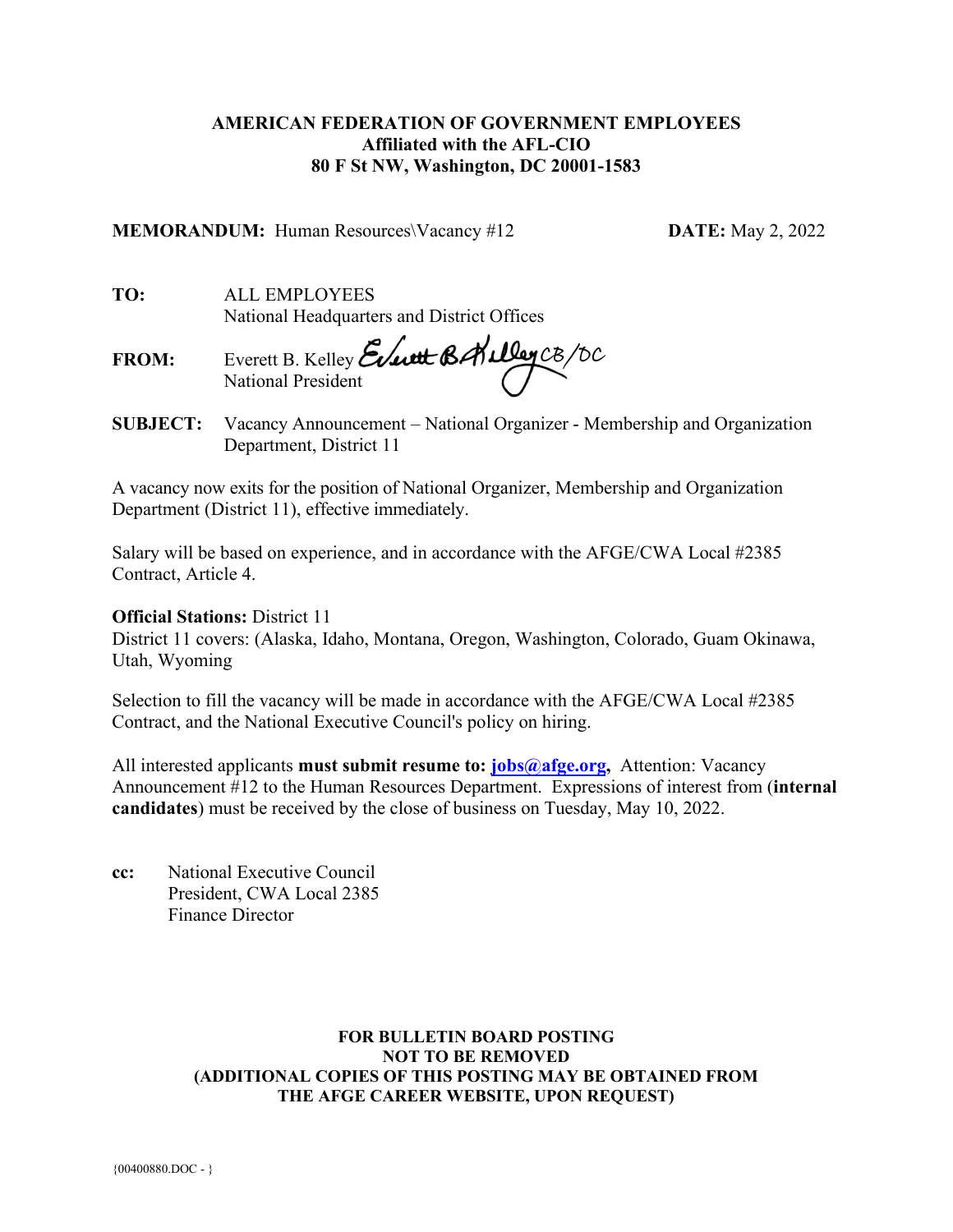#### POSITION DESCRIPTION

| <b>American Federation of Government Employees (AFGE)</b> |                                           |
|-----------------------------------------------------------|-------------------------------------------|
| Department:                                               | <b>National President</b>                 |
| <b>Location:</b>                                          | District 11 - Membership and Organization |
| <b>FSLA Classification:</b>                               | Exempt                                    |
| <b>Position Title:</b>                                    | National Organizer                        |
| <b>Date of Revision/Creations:</b>                        |                                           |

#### **I. INTRODUCTION**

This position is in the Membership and Organization Department, which provides central direction and control over efforts to increase and maintain AFGE membership at the highest possible level. The incumbent in this position will be primarily responsible for building AFGE membership, but is also responsible for the preparation of organizing and informational literature, representing the Federation at certain FLRA hearings and all related follow-up, including post-hearing briefs, leading in the conduct of recruitment drives, providing leadership in conducting drives for unit consolidations, mergers or activity-wide national exclusives; and providing expert consultation on matters involving unit petitions, election procedures, and other issues related to organizing labor unions in the public sector.

## **II. DUTIES AND RESPONSIBILITIES**

The incumbent of this position serves as a National Organizer with full responsibility and authority for implementing organization objectives, plans, policies, and procedures in a designated geographic area or agency. The following examples are typical of the duties performed:

1. This is a professional position whereby the incumbent is expected to provide technical assistance on to questions concerning representation and serves as a liaison in this regard between field staff, locals, and headquarters. Assistance includes, but is not limited to, coordinating logistics for recruitment and representation campaigns; monitoring related campaign correspondence; representing AFGE at major representation hearings and pre-hearing conferences before the FLRA; researching representing case law; brief writing; and maintaining AFGE certification archives.

The incumbent will be required to gather and compile election campaign information and intelligence from the field through the establishment of various databases. This information will be used by the incumbent to monitor timetables associated with the production and mailing of campaign materials; the timely filing of petitions for election or other procedures involving questions concerning representation; and, where necessary, submission of appeals to FLRA decisions regarding representation cases being handled by the National union. In addition,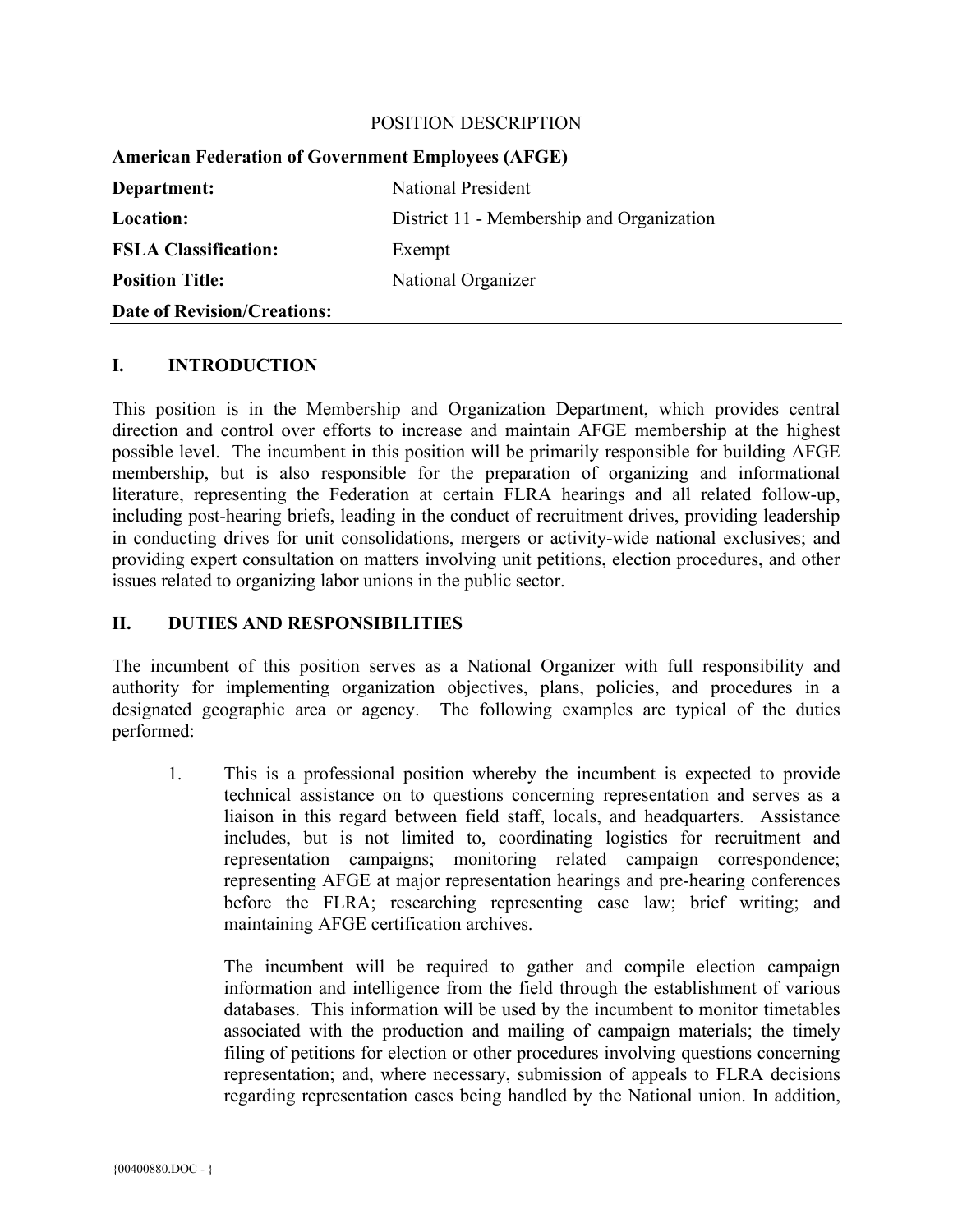the incumbent must acquire, within the first twelve (12) months, knowledge of NLRB laws, statutes, and regulations relating to organizing in the private sector.

- 2. Plans, organizes, directs, controls, and coordinates organization drives to form or expand AFGE units. Supervises, motivates, and trains committee members, groups, and other officials in the techniques for organizing public sector employees. Provides guidance in selecting campaign targets, developing themes and promotional materials, conducting surveys, making team assignments, and monitoring progress. Periodically demonstrates effective techniques for addressing and soliciting new members. Promotes locals and councils who are self-sufficient and successful in their efforts to form, expand, and maintain AFGE membership.
- 3. Personally, conducts organizing campaigns for national exclusive recognition, mergers, and consolidation of large units where planning, coordination, development of literature, and media uses are unusually complicated, perhaps controversial, and of special significance to AFGE.
- 4. Responsible for searching AFGE files and records for background and certificates of representation for national consolidated units, national exclusive recognitions and for other bargaining units represented by the AFGE national office. Contact Districts and Local whenever necessary to attain copies of certifications or other relevant documents that pertain to bargaining units represented by the AFGE national office. Secure copies of certificates of representation not found within AFGE from appropriate regional offices of the Federal Labor Relations Authority or applicable government agency or activity.

Work with Membership and Organization team to review data retrieved and make recommendations to the Director with regards to the next action to be taken. For example: amending certification by name change only, seeking clarification of unit or consolidating with another AFGE bargaining unit.

# **III. CONTROLS OVER WORK**

Works under the direct supervision of the Director or his designee and receives supervision in the form of work assignments, objectives, priorities, reporting requirements, etc. Applies a thorough knowledge of Federal Sector Labor Relations structure, procedures, and services; of systems for filing opposing petitions; and of labor relations laws, rules regulations, and precedents. Within these constraints and conditions, works independently keeping the supervisor informed of progress, need for help, and irreconcilable problems. Work is evaluated largely in terms of results achieved, and the ability to train and motivate others toward increasing AFGE's membership.